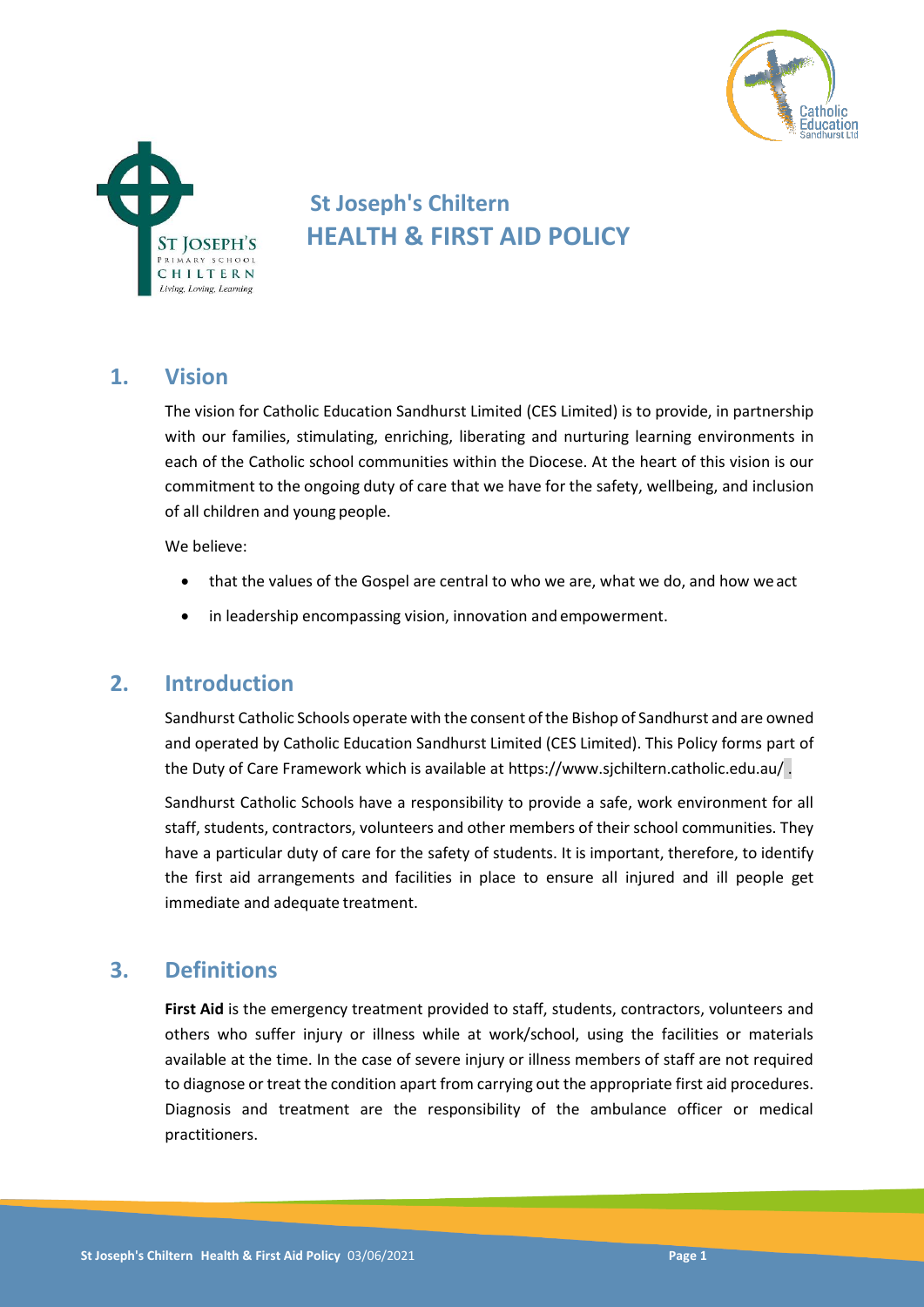**First Aid Officers** are staff members who have been trained in first aid and are designated to provide initial care of ill or injured staff, students, contractors, volunteers or others. **School -** in addition to being a place for student learning it is also a **workplace** for CES Limited staff, contractors and volunteers.

### **4. Purpose**

Appropriate first aid facilities, training and resources must be in place in each Sandhurst Catholic school to meet the first aid needs of staff, students, contractors, volunteers and others in the workplace or school or involved in school approved activities, including those activities that take place off site or out of school hours.

### **5. Principles**

Sandhurst Catholic Schoolswill:

- engage with parents, guardians and/or carers of students to obtain all relevant information relating to the health needs of students
- ensure the care, safety and wellbeing of all students in relation to health and first aid is maintained at all times
- ensure that the management of student health records complies with the*, OHS Act 2004 (Vic), Health Records Act 2001 (Vic) and the Privacy Act 1988 (Cth)*
- assist students with all first aid and health care needs using procedures outlined in this policy, where this support cannot reasonably be undertaken by the students themselves
- will ensure that each staff member has adequate knowledge and first aid training
- maintain a register of staff, First Aid and Health Management training that is current at all times.

### **6. Scope**

This policy applies to all staff, students, contractors, volunteers and others in all schools and workplaces governed and operated by CES Limited.

# **7. Policy Statement**

First aid facilities to meet the needs of staff, students, contractors, volunteers and others must be in place in schools and for school approved activities, including off site activities such as camps and excursions and out of hours school events. Sufficient staff must be trained under the provisions of the *Occupational Health and Safety Act 2004 (Vic)* to ensure adequate provision of first aid based on the number of students, the activities being undertaken and the environment.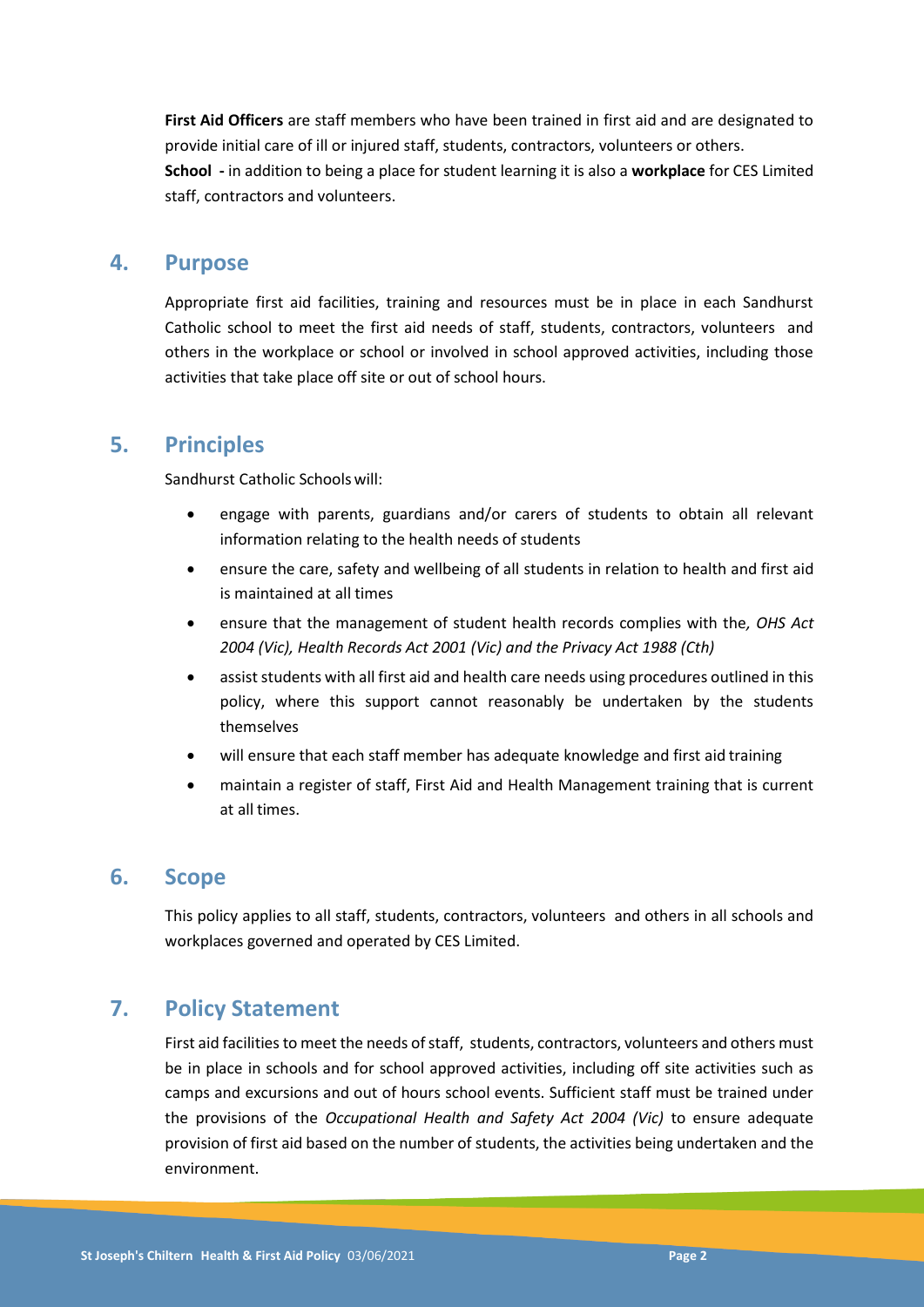A First Aid Officer with current first aid qualifications must always be available to respond to and assist an ill or injured person. Additional staff with relevant training must be available depending on the student population, specific staff and student medical conditions, proximity to medical facilities and the nature of activities being undertaken.

Additional training for anaphylaxis management will be undertaken by all staff in schools.

A First Aid Risk Assessment will identify the minimum first aid requirements for a school and considers:

- the size and layout of the school buildings, external areas
- high risk areas technology and science laboratories, health and physical education facilities, performing arts facilities, workshops or maintenance areas, chemical storage areas
- the number of campuses
- the number of staff, students, contractors, volunteers and others in the workplace
- known medical conditions of staff and students
- previous incidents or trends in illness or injuries
- the nature and location of camps, excursions and other off-site activities
- school vehicles
- proximity to medical facilities and access to emergency services
- proximity of hazards in the school or local environment.

This Risk Assessment will identify the following:

- the number of designated first aid officers
- level of first aid training required and in accordance with the type of medical conditions of staff and students
- the location of first aid room, if required
- the number, location and contents of first aid kits.

The Risk Assessment is to be reviewed regularly to ensure that the first aid resources in the school continue to meet the needs of the school community.

A First Aid Risk Assessment is required to be completed where persons may be exposed to hazards that could result in serious injury or illness that would require immediate medical treatment This includes but is not limited to:

- Workshops/technology rooms
- Kitchens
- vehicles
- camps and excursions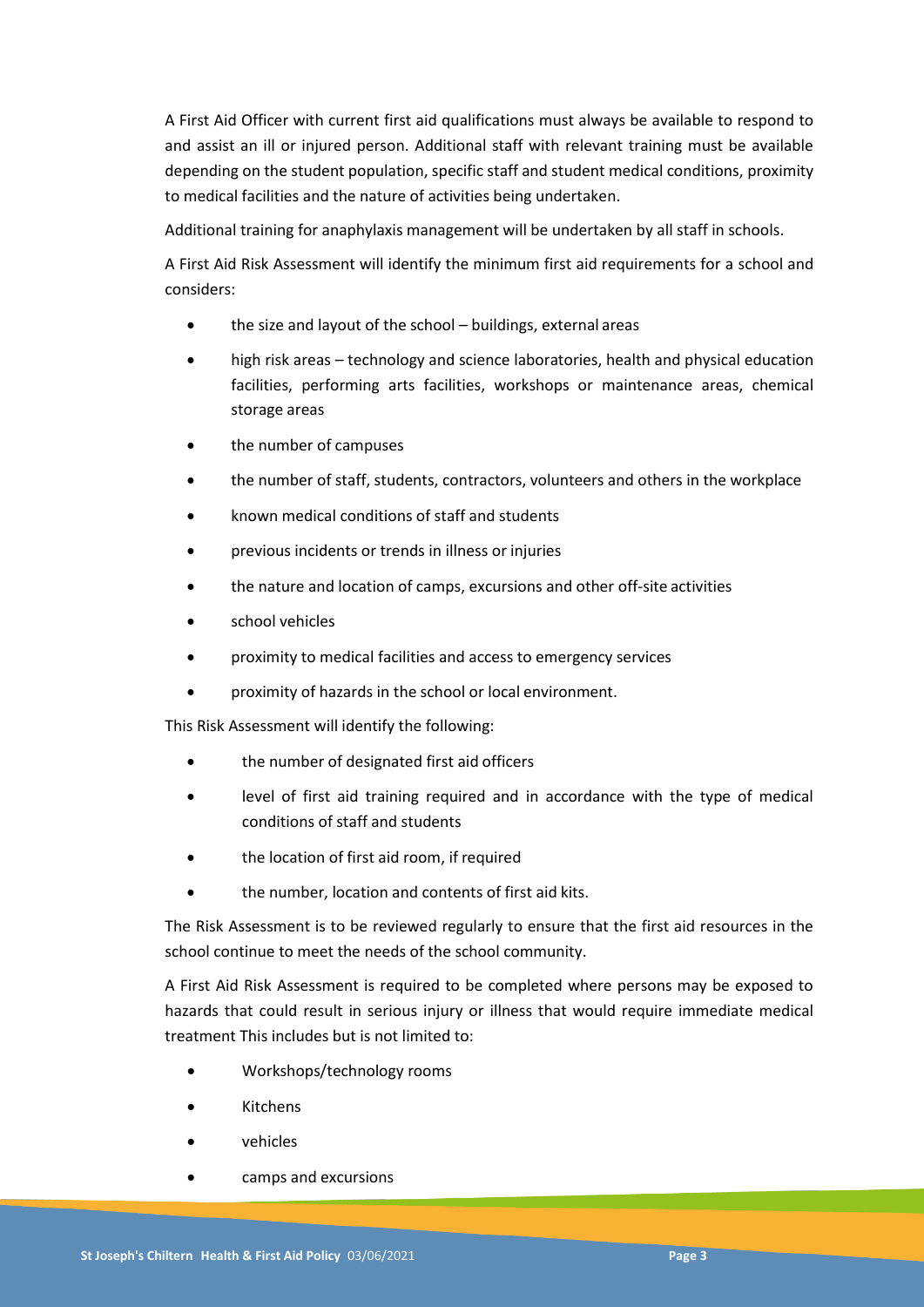A first aid risk assessment can also be completed specifically for areas or locations of the school where high risk activities are conducted, such as technology rooms, laboratories, and kitchens, by completing th[e CECV First Aid Risk Assessment checklist.](https://www.cecv.catholic.edu.au/OHS-WorkCover/Resources/First-Aid)

#### **7.1 First Aid Officer Training**

It is the responsibility of the Principal or their delegate to ensure that designated first aid officers have completed the recognised training. The First Aid Risk Assessment will determine the level of first aid training to be undertaken and the number of first aid officers required in the school.

The minimum training requirement is HLTAID003 – Provide First Aid. This certificate is to be renewed every three years. In addition, the refresher in Cardiopulmonary Resuscitation (CPR) HLTAID001 must be completed each year.

#### **7.2 First Aid Training for Staff**

All staff are to complete the refresher in Cardiopulmonary Resuscitation (CPR) HLTAID001 each year.

All staff are to attend two briefings on anaphylaxis management conducted at Sandhurst Catholic Schools by their Anaphylaxis supervisors. In compliance with Ministerial Order 706, it is recommended that all Victorian school staff undertake the Australasian Society of Clinical Immunology and Allergy (ASCIA) e-training course and have their competency in using an autoinjector tested in person within 30 days of completing the course. Staff are required to complete this training every two years.

Training in the management of asthma should be undertaken annually. Depending on the student population, additional training in other medical conditions, such as diabetes or epilepsy may be recommended following the first aid risk assessment

A register of all first aid training is kept in the school by a person nominated by the Principal of each Sandhurst Catholic School. Responsibility for this will be recorded in the relevant person's role description.

#### **7.3 Responsibilities of first aid officers**

First aid officers provide initial care to injured or ill staff, students, contractors, volunteers or others by delivering first aid treatmentin accordance with the level oftheir training. They are not required to diagnose conditions or to provide ongoing medical assistance. When appropriate, the first aid officer will refer the ill or injured person to additional medical advice or assistance. The first aid risk assessment will determine the appropriate number of staff designated as First aid officers in each school. Principals of Sandhurst Catholic Schools must ensure there are adequate staff trained in first aid to meet the needs of the particular school environment and population.

#### **7.4 Location of first aid**

Where it is determined that a first aid room is required in a school, the location of this